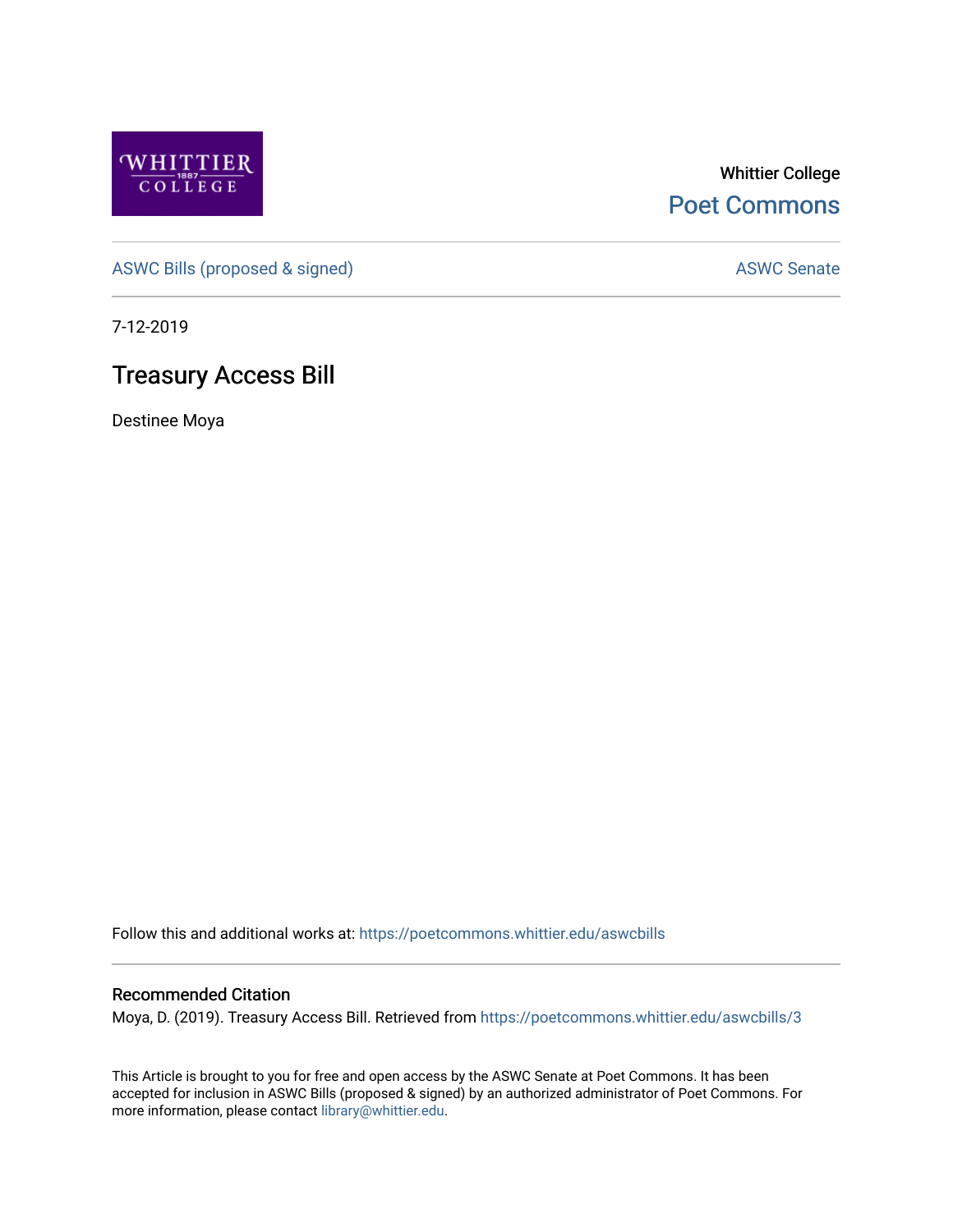

## **Treasury Access Bill** Authors: Sec. D. Moya Advocacy Committee Session: CCXX OF THE ASWC SENATE BILL III – 2019

WHEREAS, the Student Body Representatives, Commuter Representative, Residence Hall Representative, and Environment Action Advocate are responsible for representing the student body;

WHEREAS, the Constituent Body Representatives act as a resource for students on campus;

WHEREAS, the Constituent Body Representatives should be equipped to increase on-campus engagement and community;

WHEREAS, the Constituent Body Representatives do not represent a specific club or organization, but the student population;

WHEREAS, the Constituent Body Representatives may need the ability to request funds from ASWC Senate to plan programs, events, or provide resources that promote community amongst their respective constituent bodies;

WHEREAS, Article I subsection A of the ASWC Senate Funding Code does not recognize Student Body Representatives, Commuter Representative, Residence Hall Representative, and Environment Action Advocate;

WHEREAS, Article II subsection A of the ASWC Senate Funding Policies does not allow Senators to be eligible to request funding;

WHEREAS, Article II Subsection P does not address voting procedure for Senators requesting funds;

WHEREAS, Article II Subsection G and H does not use inclusive language;